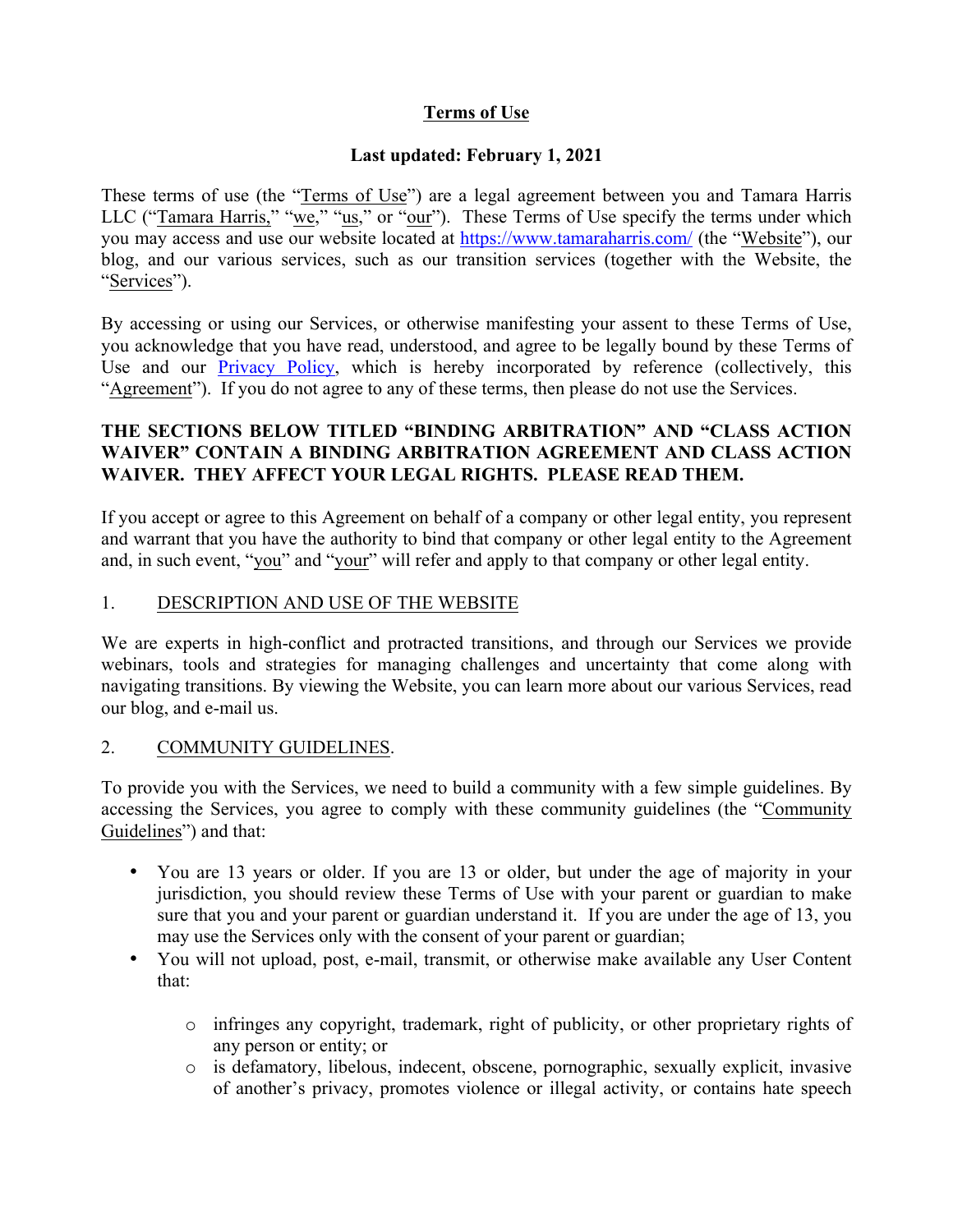(i.e., speech that attacks or demeans a group based on race or ethnic origin, religion, disability, gender, age, veteran status, and/or sexual orientation/gender identity); or

- o discloses any sensitive information about another person, including that person's email address, postal address, phone number, credit card information, or any similar information.
- You will comply with all applicable laws in your use of the Services and will not use the Services for any unlawful purpose;
- You will not access or use the Services to collect any market research for a competing business;
- You will not impersonate any person or entity or falsely state or otherwise misrepresent your affiliation with a person or entity;
- You will not interfere with, or attempt to interrupt the proper operation of, the Website through the use of any virus, device, information collection or transmission mechanism, software or routine, or access or attempt to gain access to any Content (defined below), data, files, or passwords related to the Website through hacking, password or data mining, or any other means;
- You will not decompile, reverse engineer, or disassemble any software or processes accessible through the Website;
- You will not cover, obscure, block, or in any way interfere with any advertisements and/or safety features on the Website;
- You will not use any robot, spider, scraper, or other automated means to access the Website for any purpose without our express written permission;
- You will not take any action that imposes or may impose (in our sole discretion) an unreasonable or disproportionately large load on our technical infrastructure;
- You will not remove or modify any proprietary markings or restrictive legends placed on the Website; and
- You will not introduce, post, or upload to the Website any Harmful Code. As used herein, "Harmful Code" means computer code, programs, or programming devices that are intentionally designed to disrupt, modify, access, delete, damage, deactivate, disable, harm, or otherwise impede in any manner, including aesthetic disruptions or distortions, the operation of the Website, or any other associated software, firmware, hardware, computer system, or network (including, without limitation, "Trojan horses," "viruses," "worms," "time bombs," "time locks," "devices," "traps," "access codes," or "drop dead" or "trap door" devices) or any other harmful, malicious, or hidden procedures, routines or mechanisms that would cause the Website to cease functioning or to damage or corrupt data, storage media, programs, equipment, or communications, or otherwise interfere with the operations of the Website.

# 3. AFFILIATE COMPENSATION DISCLOSURE

We may recommend advisors to you upon your request, including real estate brokers and financial managers ("Advisors"). We have financial relationships with various Advisors. We are providing this disclosure to you because we believe in transparency, and we strive to comply with the Federal Trade Commission's Guides Concerning the Use of Endorsement and Testimonials in Advertising, which are codified at 16 C.F.R. Part 255.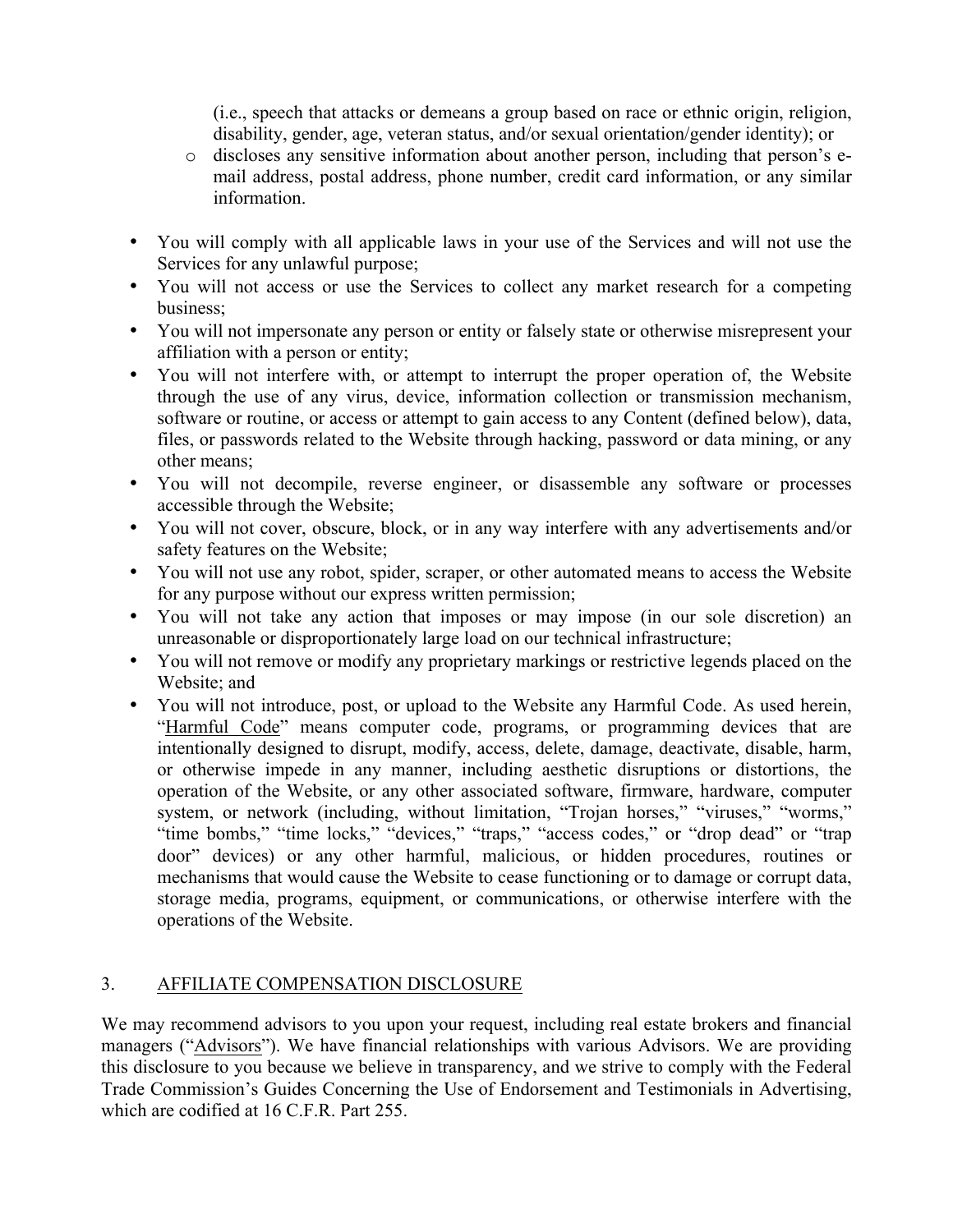Tamara Harris may receive payment from Advisors for clients referred by us. Thus, there is often a paid connection between Tamara Harris and an Advisor with respect to the services mentioned or recommended through our Services. If you ultimately decide to use and Advisor mentioned through our Services, we may receive a commission from such Advisor in connection with that purchase. And, in cases of third-party ads posted on our Website, we will generally receive some compensation from the third-party advertiser even if you do not purchase anything.

Please be assured that we try to provide true and accurate statements regarding any products, services, or companies mentioned, reviewed, or recommended by Tamara Harris through our Services, regardless of whether the company is an affiliated Advisor. And, regardless of any affiliations, we only recommend products, services, or companies that we believe will be good for our members.

#### 4. INTELLECTUAL PROPERTY.

The Website contains material, such as software, text, graphics, images, and other material provided by or on behalf of Tamara Harris, and Tamara Harris may provide you with other materials in the course of providing the Services (collectively referred to as the "Content"). The Website and the Content are protected by copyright, trademark, and other laws of the United States and foreign countries. Except as expressly provided in these Terms of Use, Tamara Harris and our licensors exclusively own all right, title, and interest in and to the Website and the Content, including all associated intellectual property rights.

Subject to the terms and conditions of these Terms of Use, Tamara Harris grants you a limited, nontransferable, non-exclusive, license to access and use the Website and the Content solely for your personal purposes. You may not (i) remove, alter, or obscure any copyright, trademark, service mark, or other proprietary rights notices incorporated in or accompanying the Website or the Content, or (ii) sell, transfer, assign, license, sublicense, or modify the Website or the Content or reproduce, display, publicly perform, make a derivative version of, distribute, or otherwise use the Website or Content in any way for any public or commercial purpose.

The trademarks, service marks, and logos of Tamara Harris (the "Tamara Harris Trademarks") used and displayed on the Website are registered and unregistered trademarks or service marks of Tamara Harris. Other company and service names located on the Website may be trademarks or service marks owned by third parties (the "Third-Party Trademarks," and, collectively with Tamara Harris Trademarks, the "Trademarks"). Nothing on the Website or Content should be construed as granting, by implication, estoppel, or otherwise, any license or right to use the Trademarks, without our prior written permission specific for each such use. Use of the Trademarks as part of a link to or from any site is prohibited unless establishment of such a link is approved in advance by us in writing. All goodwill generated from the use of Tamara Harris Trademarks inures to our benefit.

Elements of the Website are protected by trade dress, trademark, unfair competition, and other state and federal laws and may not be copied or imitated in whole or in part, by any means, including, but not limited to, the use of framing or mirrors. None of the Content may be retransmitted without our express, written consent for each and every instance.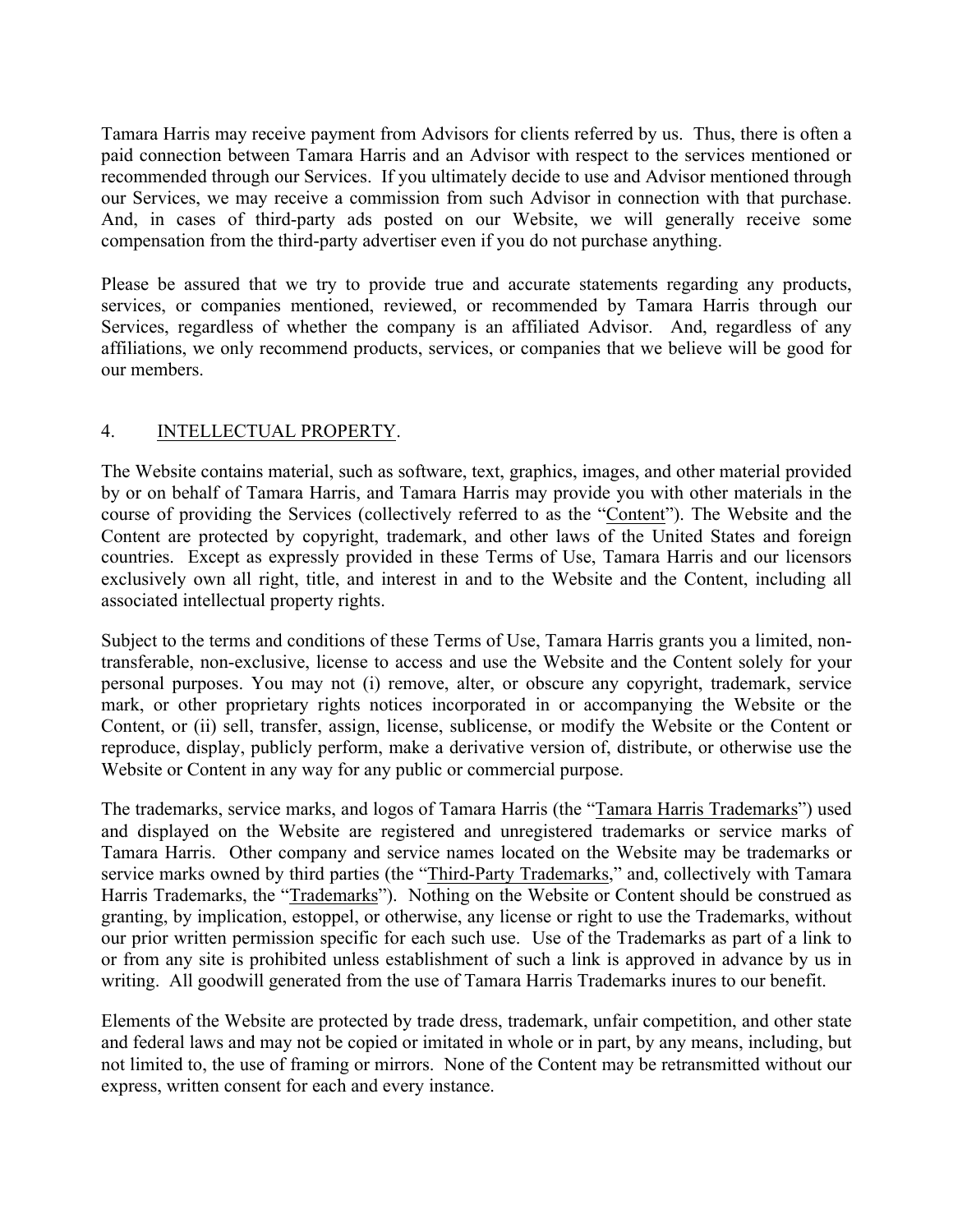# 5. BLOG ACCOUNT; USER CONTENT.

If you wish to post comments to our blog posts, you will be required to create an account ("Blog Account"). You may log into the blog using a third-party login provider (e.g., Facebook or Google), or if you do not wish to log in using these third-party access credentials, you will be prompted to create an account, which includes an email address and a password ("Log-in Credentials"). When creating your account, you must provide true, accurate, current, and complete information. Log-in Credentials can be used by only one user. You are solely responsible for the confidentiality and use of your Log-in Credentials, as well as for any use, misuse, or communications entered through the Website using your Blog Account. You will promptly inform us of any need to deactivate Log-in Credentials. We reserve the right to delete or change your Log-in Credentials at any time and for any reason and shall have no liability to you for any loss or damage caused by such action. Tamara Harris is under no obligation to accept any individual as an account holder, and may accept or reject any registrations in our sole and complete discretion. We will not be liable for any loss or damage caused by any unauthorized use of your Blog Account.

The Website allows persons with a Blog Account to post comments to our blog posts ("User Content"). You, and not Tamara Harris, are entirely responsible for all User Content that you upload, post or otherwise transmit through the Website. You acknowledge that once you submit User Content on the Website, it will be viewable by all other Website visitors. We are not obligated to post any User Content on our Website.

To the extent permitted by law, you retain all copyrights and other intellectual property rights in and to your own User Content. You do, however, hereby grant us and our sublicensees a non-exclusive, royalty-free, freely sublicensable, perpetual, irrevocable license to modify, compile, combine with other content, copy, record, synchronize, transmit, translate, format, distribute, publicly display, publicly perform, and otherwise use or exploit (including for profit) your User Content and all intellectual property and moral rights therein throughout the universe, in each case, by or in any means, methods, media, or technology now known or hereafter devised.

#### 6. WEBINARS AND ONLINE COURSES

We will periodically make webinars and online courses available through Teachable ("Course Platform"). You will be required to create an account on the Course Platform, and your account and use of the Course Platform will be governed by, and you are responsible for your compliance with, the Course Platform's terms of use and privacy policy. We are not responsible for the operation of the Course Platform or the Course Platform's use of your information. If you have any issues with the Course Platform please contact the Course Platform directly.

# 7. COMMUNICATIONS WITH US.

Although we encourage you to e-mail us, we do not want you to, and you should not, e-mail us any content that contains sensitive information. With respect to all e-mails and communications you send to us (whether oral or written), including feedback, questions, comments, suggestions, testimonials, and the like, we shall be free to use any ideas, concepts, know-how, or techniques contained in your communications for any purpose whatsoever, including but not limited to, the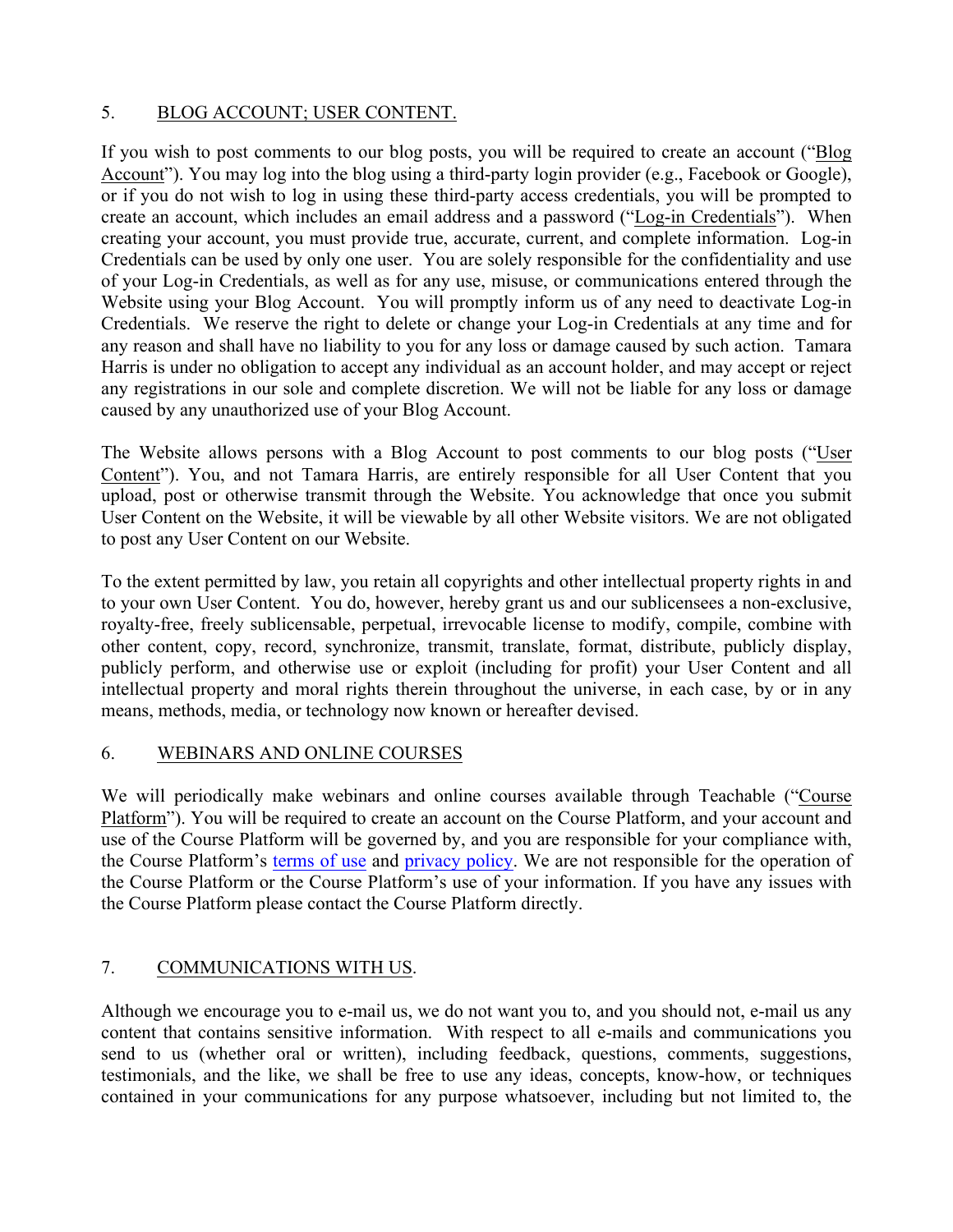development, production, and marketing of the Services that incorporate such information without compensation or attribution to you.

### 8. NO WARRANTIES; LIMITATION OF LIABILITY.

OUR SERVICES AND THE CONTENT OF THIS WEBSITE, INCLUDING THE BLOG, ARE PROVIDED AS PRACTICAL GUIDANCE AND A RESOURCE FOR GENERAL INFORMATION ON TAMARA HARRIS AND TRANSITION ISSUES, INCLUDING DIVORCE. WHILE WE HAVE MADE EFFORTS TO ASSURE THE ACCURACY OF THE MATERIAL IN THIS BLOG, IT SHOULD NOT BE TREATED AS (AND DOES NOT CONSTITUTE) LEGAL OR FINANCIAL OR MEDICAL ADVICE OR PSYCHIATRIC OR PSYCHOLOGICAL COUNSELING, NOR SHOULD IT BE USED AS THE BASIS FOR FORMULATING DECISIONS WITHOUT INDIVIDUALIZED ADVICE AND COUNSELING. IN THESE TYPES OF MATTERS, NO PUBLICATION CAN TAKE THE PLACE OF PROFESSIONAL ADVICE GIVEN WITH FULL KNOWLEDGE OF THE SPECIFIC FACTS AND CIRCUMSTANCES OF EACH MATTER. WE MAKE NO REPRESENTATIONS OR WARRANTIES, EXPRESS OR IMPLIED, AS TO THE COMPLETENESS, CORRECTNESS, OR UTILITY OF THE INFORMATION CONTAINED IN THESE SERVICES AND ASSUME NO LIABILITY OF ANY KIND WHATSOEVER RESULTING FROM THE USE OR RELIANCE UPON ITS CONTENTS.

THE SERVICES AND ALL CONTENT AND OTHER INFORMATION ON OR ACCESSIBLE FROM OR THROUGH THE SERVICES ARE PROVIDED BY TAMARA HARRIS ON AN "AS IS" AND "AS AVAILABLE" BASIS WITHOUT WARRANTY OF ANY KIND, EITHER EXPRESS OR IMPLIED. TAMARA HARRIS EXPRESSLY DISCLAIMS ALL WARRANTIES REGARDING THE SERVICES AND THE CONTENT, INCLUDING BUT NOT LIMITED TO WARRANTIES OF MERCHANTABILITY, FITNESS FOR A PARTICULAR PURPOSE, NON-INFRINGEMENT, SECURITY OR ACCURACY, AND ANY WARRANTIES ARISING FROM COURSE OF DEALING, COURSE OF PERFORMANCE, OR USAGE OF TRADE. WITHOUT LIMITING THE GENERALITY OF THE FOREGOING, TAMARA HARRIS DOES NOT WARRANT THAT: (1) THE INFORMATION PROVIDED THROUGH THE SERVICES IS CORRECT, ACCURATE OR RELIABLE; (2) THE FUNCTIONS CONTAINED ON WEBSITE WILL BE UNINTERRUPTED OR ERROR-FREE; OR (3) DEFECTS WILL BE CORRECTED, OR THAT THE WEBSITE OR THE SERVER THAT MAKE THEM AVAILABLE IS FREE OF VIRUSES OR OTHER HARMFUL COMPONENTS.

IN CONNECTION WITH ANY WARRANTY, CONTRACT, OR COMMON LAW TORT CLAIMS: (I) WE SHALL NOT BE LIABLE FOR ANY INCIDENTAL OR CONSEQUENTIAL DAMAGES, LOST PROFITS, OR DAMAGES RESULTING FROM LOST DATA OR BUSINESS INTERRUPTION RESULTING FROM THE USE OR INABILITY TO ACCESS AND USE THE SERVICES OR THE CONTENT, EVEN IF WE HAVE BEEN ADVISED OF THE POSSIBILITY OF SUCH DAMAGES; AND (II) ANY DIRECT DAMAGES THAT YOU MAY SUFFER AS A RESULT OF YOUR USE OF THE SERVICES OR THE CONTENT SHALL BE LIMITED TO FIFTY UNITED STATES DOLLARS (US \$50).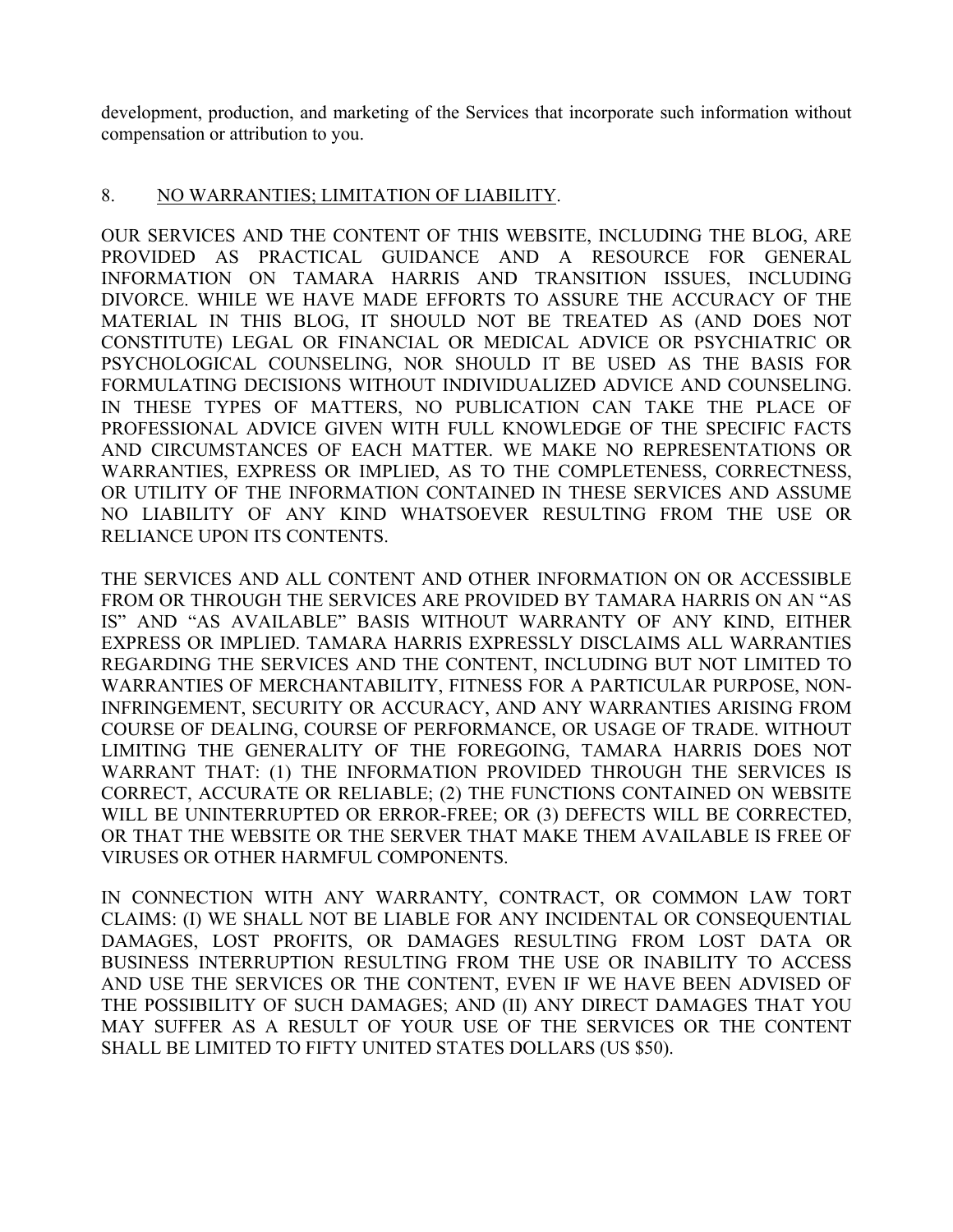SOME JURISDICTIONS DO NOT ALLOW THE EXCLUSION OF CERTAIN WARRANTIES OR LIMITATION OF CERTAIN LIABILITIES. THEREFORE, SOME OF THE ABOVE LIMITATIONS IN THIS SECTION MAY NOT APPLY TO YOU.

NOTHING IN THESE TERMS OF USE SHALL AFFECT ANY NON-WAIVABLE STATUTORY RIGHTS THAT APPLY TO YOU.

#### 9. REPRESENTATIONS AND WARRANTIES; INDEMNIFICATION.

### a. Representations and Warranties. You hereby represent, warrant, and covenant that:

i. You own or have the necessary licenses, rights, consents, and permissions to all trademark, trade secret, copyright, or other proprietary, privacy, and publicity rights in and to your User Content and any other works that you incorporate into your User Content, and all the rights necessary to grant the licenses and permissions you grant hereunder; and

ii. Use of your User Content in the manners contemplated in this Agreement shall not violate or misappropriate the intellectual property, privacy, publicity, contractual, or other rights of any third party.

b. Indemnity. You agree to indemnify, defend, and hold harmless Tamara Harris, our affiliates, and our and their respective officers, managers, partners, employees, and agents from and against any and all losses, civil penalties, liabilities, damages, judgments, costs, and expenses, including reasonable attorney's fees and court costs, incurred in connection with any proceeding, claim, or action arising out of or related to (i) your breach of these Terms of Use; (ii) your misuse of the Content or the Services; and/or (iii) your violation of any third-party rights, including, without limitation, any copyright, trademark, property, publicity, or privacy right.

#### 10. DIGITAL MILLENIUM COPYRIGHT ACT.

Tamara Harris respects the intellectual property rights of others and attempts to comply with all relevant laws. We will review all claims of copyright infringement received and remove any Content or User Content deemed to have been posted or distributed in violation of any such laws.

Our designated agent under the Digital Millennium Copyright Act (the "Act") for the receipt of any Notification of Claimed Infringement which may be given under that Act is as follows:

Tamara Harris LLC 1172 S Dixie Highway Ste. 616 Coral Gables, FL 33146 Attn: Copyright Agent Email: Info@tamaraharris.com

If you believe that your work has been copied on the Website in a way that constitutes copyright infringement, please provide our agent with notice in accordance with the requirements of the Act, including (i) a description of the copyrighted work that has been infringed and the specific location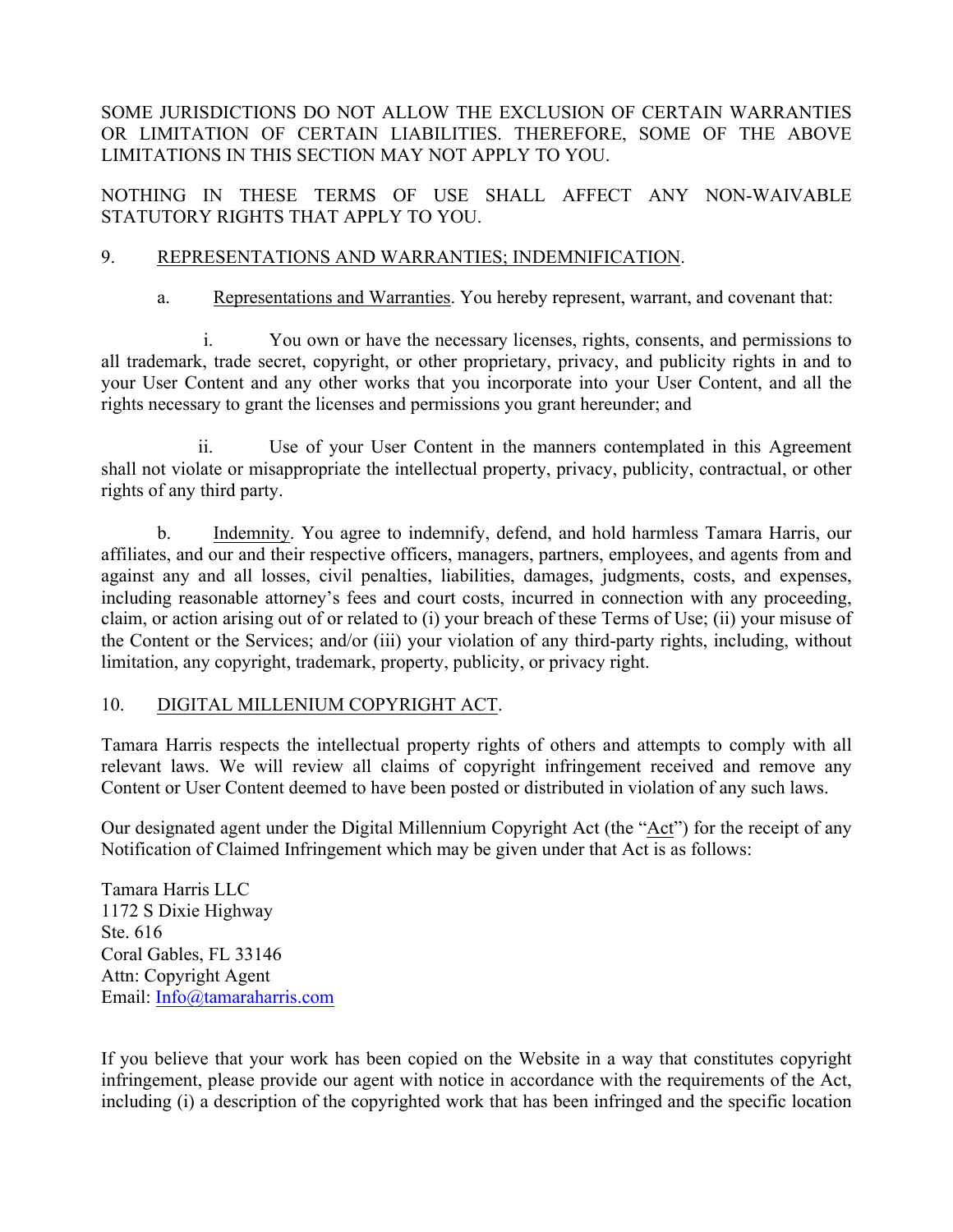on the Website where such work is located; (ii) a description of the location of the original or an authorized copy of the copyrighted work; (iii) your address, telephone number and e-mail address; (iv) a statement by you that you have a good faith belief that the disputed use is not authorized by the copyright owner, its agent or the law; (v) a statement by you, made under penalty of perjury, that the information in your notice is accurate and that you are the copyright owner or authorized to act on the copyright owner's behalf; and (vi) an electronic or physical signature of the owner of the copyright or the person authorized to act on behalf of the owner of the copyright interest.

## 11. COMPLIANCE WITH APPLICABLE LAWS.

The Services are based in the United States. We make no claims concerning whether the Services are accessible, or whether Content may be downloaded, viewed, or be appropriate for use outside of the United States. Whether inside or outside of the United States, you are solely responsible for ensuring compliance with the laws of your specific jurisdiction.

## 12. CONTROLLING LAW.

These Terms of Use and any action related thereto will be governed by the laws of the State of Florida without regard to its conflict of laws provisions.

## 13. BINDING ARBITRATION.

In the event of a dispute arising between you and Tamara Harris under or relating to this Agreement or the Services (each, a "Dispute"), such dispute will be finally and exclusively resolved by binding arbitration governed by the Federal Arbitration Act ("FAA"). Any election to arbitrate, at any time, shall be final and binding on the other party. NEITHER PARTY SHALL HAVE THE RIGHT TO LITIGATE SUCH CLAIM IN COURT OR TO HAVE A JURY TRIAL, EXCEPT EITHER PARTY MAY BRING ITS CLAIM IN ITS LOCAL SMALL CLAIMS COURT, IF PERMITTED BY THAT SMALL CLAIMS COURT RULES AND IF WITHIN SUCH COURT'S JURISDICTION. ARBITRATION IS DIFFERENT FROM COURT, AND DISCOVERY AND APPEAL RIGHTS MAY ALSO BE LIMITED IN ARBITRATION. All disputes will be resolved before a neutral arbitrator selected jointly by you and Tamara Harris, whose decision will be final, except for a limited right of appeal under the FAA. The arbitration shall be commenced and conducted by JAMS pursuant to its then current Comprehensive Arbitration Rules and Procedures and in accordance with the Expedited Procedures in those rules, or, where appropriate, pursuant to JAMS' Streamlined Arbitration Rules and Procedures. All applicable JAMS' rules and procedures are available at the JAMS website www.jamsadr.com. Each of you and Tamara Harris will be responsible for paying any JAMS filing, administrative, and arbitrator fees in accordance with JAMS rules. Judgment on the arbitrator's award may be entered in any court having jurisdiction. This clause shall not preclude parties from seeking provisional remedies in aid of arbitration from a court of appropriate jurisdiction. The arbitration may be conducted in person, through the submission of documents, by phone, or online. If conducted in person, the arbitration shall take place in the United States county where you reside. The parties may litigate in court to compel arbitration, to stay a proceeding pending arbitration, or to confirm, modify, vacate, or enter judgment on the award entered by the arbitrator. The parties shall cooperate in good faith in the voluntary and informal exchange of all non-privileged documents and other information (including electronically stored information) relevant to the Dispute immediately after commencement of the arbitration. As set forth in Section 15 below, nothing in these Terms of Use will prevent us from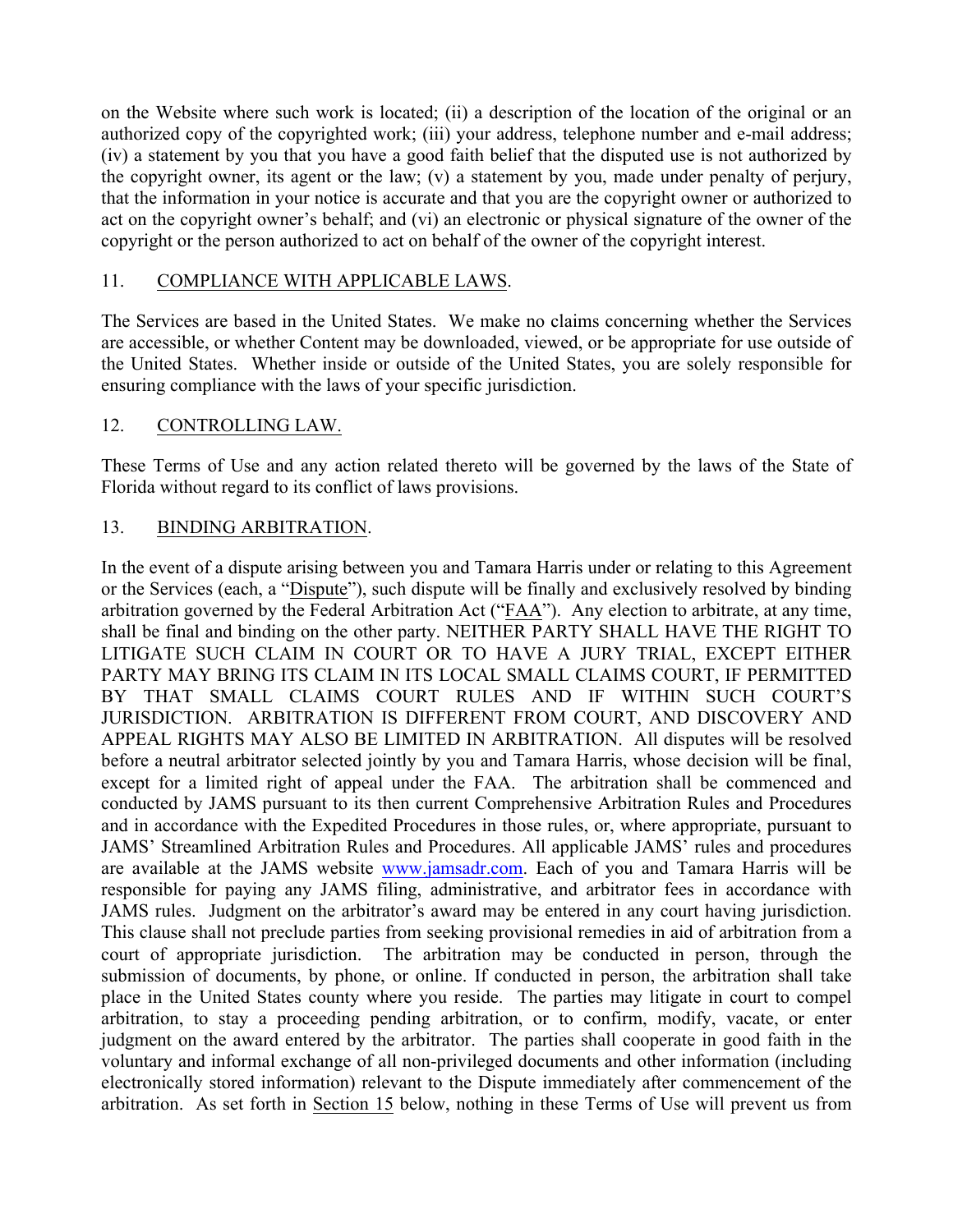seeking injunctive relief in any court of competent jurisdiction as necessary to protect our proprietary interests.

## 14. CLASS ACTION WAIVER.

You agree that any arbitration or proceeding shall be limited to the Dispute between us and you individually. To the full extent permitted by law, (i) no arbitration or proceeding shall be joined with any other; (ii) there is no right or authority for any Dispute to be arbitrated or resolved on a class action-basis or to utilize class action procedures; and (iii) there is no right or authority for any Dispute to be brought in a purported representative capacity on behalf of the general public or any other persons. YOU AGREE THAT YOU MAY BRING CLAIMS AGAINST US ONLY IN YOUR INDIVIDUAL CAPACITY AND NOT AS A PLAINTIFF OR CLASS MEMBER IN ANY PURPORTED CLASS OR REPRESENTATIVE PROCEEDING.

#### 15. EQUITABLE RELIEF.

You acknowledge and agree that in the event of a breach or threatened violation of our intellectual property rights and confidential and proprietary information by you, we will suffer irreparable harm and will therefore be entitled to injunctive relief to enforce these Terms of Use. We may, without waiving any other remedies under these Terms of Use, seek from any court having jurisdiction any interim, equitable, provisional, or injunctive relief that is necessary to protect our rights and property pending the outcome of the arbitration referenced above. You hereby irrevocably and unconditionally consent to the personal and subject matter jurisdiction of the federal and state courts in Miami, Florida for purposes of any such action by us.

# 16. EXTERNAL WEBSITES.

The Website may contain links to third-party websites ("External Websites"). These links are provided solely as a convenience to you and not as an endorsement by us of the content on such External Websites. The content of such External Websites is developed and provided by others. You should contact the site administrator or webmaster for those External Websites if you have any concerns regarding such links or any content located on such External Websites. We are not responsible for the content of any linked External Websites and do not make any representations regarding the content or accuracy of materials on such External Websites. You should take precautions when downloading files from all websites to protect your computer from viruses and other destructive programs. If you decide to access linked External Websites, you do so at your own risk.

#### 17. CHANGES TO THE AGREEMENT.

These Terms of Use are effective as of the last updated date stated at the top. We may change these Terms of Use from time to time with or without notice to you. Any such changes will be posted on the Website. By accessing the Services after we make any such changes to these Terms of Use, you are deemed to have accepted such changes. Please refer back to these Terms of Use on a regular basis.